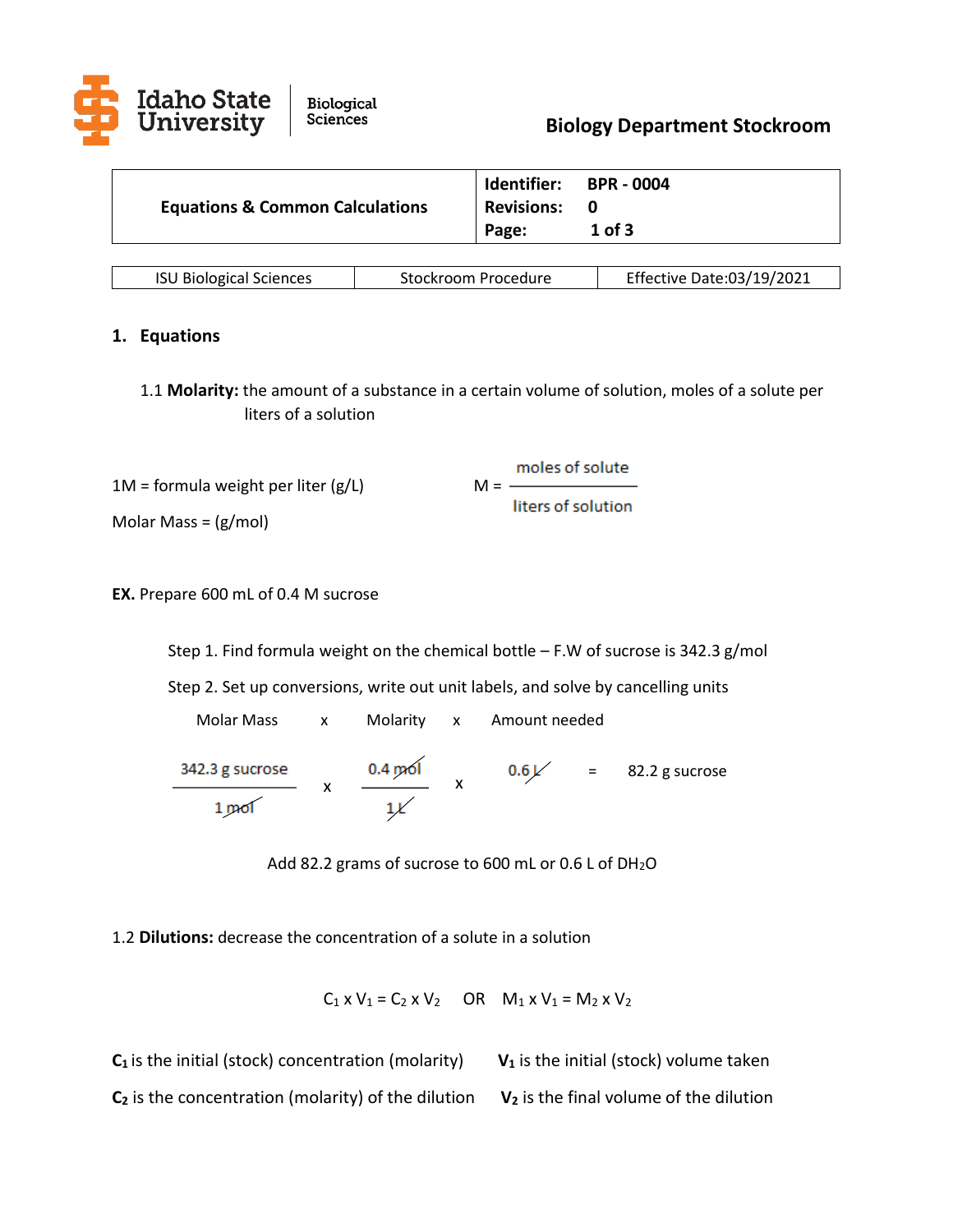

|                                            |                   | Identifier: BPR - 0004 |
|--------------------------------------------|-------------------|------------------------|
| <b>Equations &amp; Common Calculations</b> | <b>Revisions:</b> | - 0                    |
|                                            | Page:             | $2$ of 3               |

| <b>ISU Biological Sciences</b> | Stockroom Procedure | Effective Date: 03/19/2021 |
|--------------------------------|---------------------|----------------------------|
|--------------------------------|---------------------|----------------------------|

1.3 **Percent Solutions:** amount or volume of chemical or compound per 100 mL of a solution

(Weight/Volume) = g per 100 mL of solvent

(Volume/volume) = mL per 100 mL of solvent

**EX.** Prepare a 5% NaHCO<sub>3</sub> (sodium bicarbonate) solution with a total volume of 500 mL

5% > 5g / 100 mL (w/v)

 $\frac{5 \text{ g NaHCO}_3}{2}$  x 500 mL = 25 g NaHCO<sub>3</sub> 100 mL DH<sub>2</sub>O

Add 25 g of sodium bicarbonate to 500 mL of DH2O